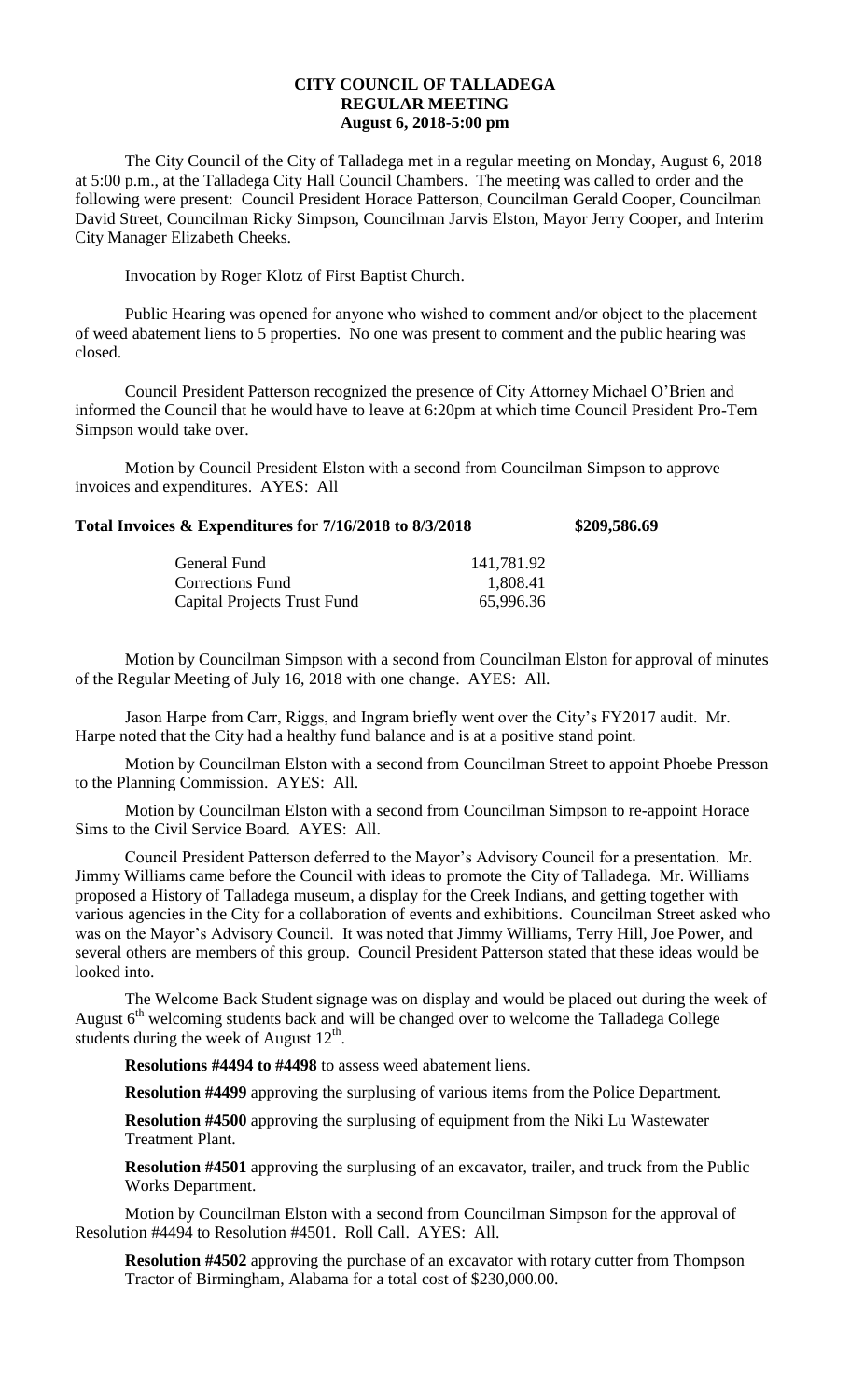Motion by Councilman Elston with a second from Councilman Street for the approval of Resolution #4502. Roll Call. AYES: All.

**Resolution #4503** approving a contract with CB&A Construction of Birmingham, Alabama for ADA Improvements to the Courthouse Square Area for a cost of \$349,504.58.

Motion by Councilman Elston with a second from Councilman Street for the approval of Resolution #4503. Roll Call. AYES: All.

**Ordinance #1839** approving a section of Pressley Circle being made one-way to improve traffic flow for R.L. Young Elementary School.

Motion by Councilman Elston with a second from Councilman Street for Immediate Consideration of Ordinance #1839. Roll Call. AYES: All.

Motion by Councilman Elston with a second from Councilman Street for Reading of the Heading Only of Ordinance #1839. Roll Call. AYES: All.

AN ORDINANCE TO REGULATE THOROUGHFARE TRAFFIC ON PRESSLEY CIRCLE, AND TO PROVIDE PENALITIES FOR VIOLATION THEREOF

Motion by Councilman Simpson with a second from Councilman Street for the Adoption of Ordinance #1839. Roll Call. AYES: All.

Motion by Councilman Elston with a second from Councilman Simpson to approve the invoices and expenditures for the Water Department. AYES: All.

| Water Department Expenditures for 7/16/18-8/3/18 | \$697,112.20 |  |
|--------------------------------------------------|--------------|--|
| Water/Sewer Fund                                 | 697,112.20   |  |

There was some discussion about the City Manager Job Description revision.

Motion by Councilman Elston with a second from Councilman Simpson to approve the City Manager Job Description revision. AYES: Council President Patterson, Councilman Elston, Councilman Simpson, and Councilman Cooper NAY: Councilman Street

It was also noted that other job descriptions are pending but must first go through the Employee Committee and Civil Service Board and will be ready for Council consideration in the future.

Council President Patterson commented that Municipal Court offers many benefits for the citizens of the City, but was not ready to respond or make a decision on this subject.

Motion by Councilman Simpson with a second from Councilman Elston for the appointments of the Ad Hoc Committee consisting initially of George Montgomery, Joe Power, Jimmy Williams, Kevin Smith, Reverend Hugh Morris, Phillip Gallahair, and Robert Buyher. AYES: Council President Patterson, Councilman Elston, Councilman Simpson, and Councilman Cooper NAY: Councilman Street

Council President Patterson also noted that the list for this committee is not complete as he would like some ladies on there as well. He also stated that he was concerned about the healthcare of the City and thought that the idea of the advisory committee would be a suitable channel to pull together citizens throughout the community who have expertise in this area.

Motion was made by Councilman Simpson with a second from Councilman Cooper to go into Executive Session to concerning possible litigation and to discuss Good Name and Character at 5:57 pm to return within approximately 15 minutes. AYES: All.

Council return to Chambers at 6:12 pm. Council President Patterson requested that the Interim City Manager write correspondence concerning the issue discussed and in the matter of the second issue no action was taken.

Council President Patterson leaves and at 6:22pm Council President Pro-Tem Simpson takes the gavel.

Councilman Cooper requested that the book hut located at Veterans Park be looked at because it looks like it's been disturbed. Police Chief Busby stated that there would be extra patrols in this area.

Mayor Cooper wished to commend Interim City Manager Cheeks on a great job done.